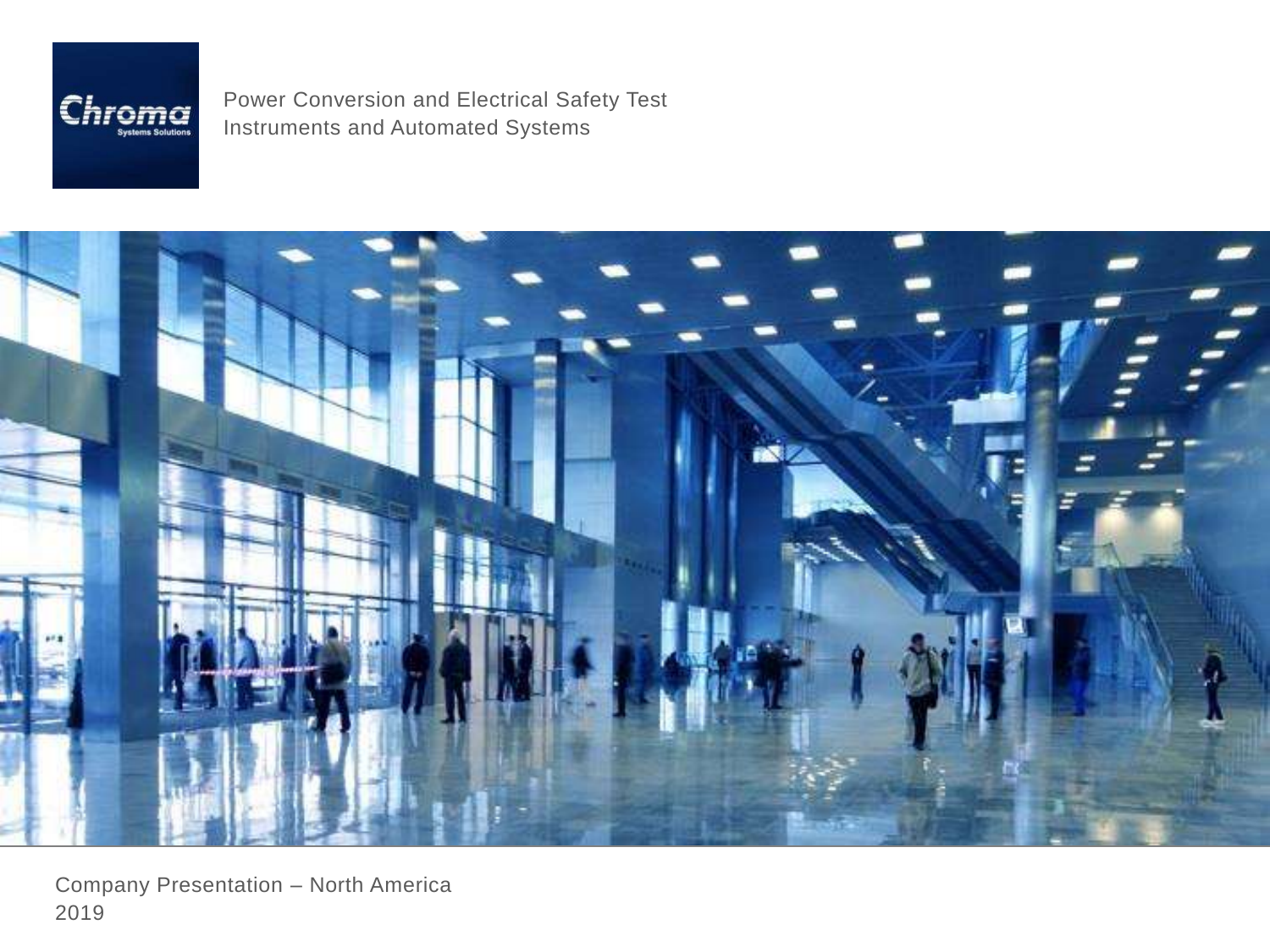## **A global organization with local service**



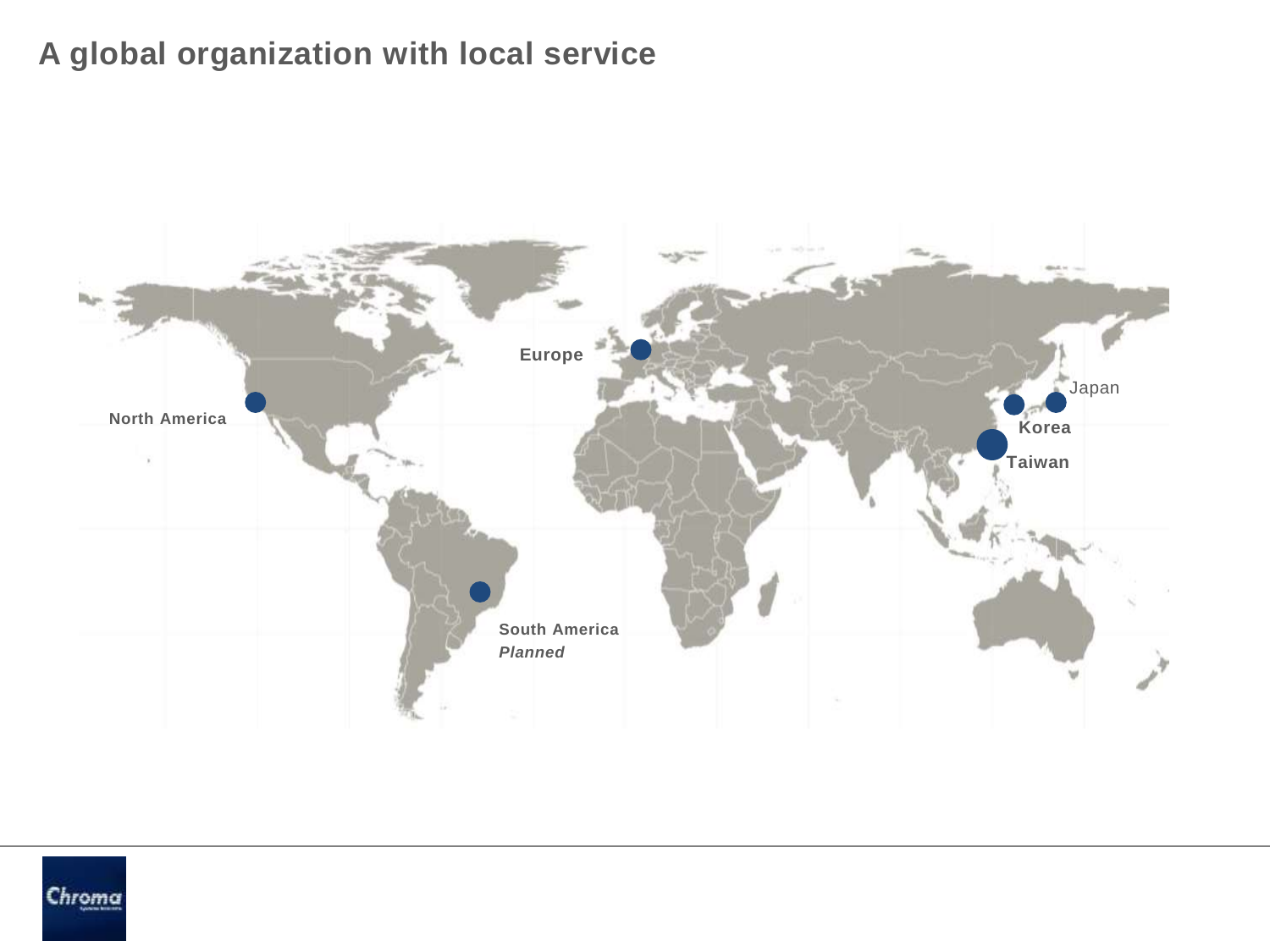### **North American sales and service locations**



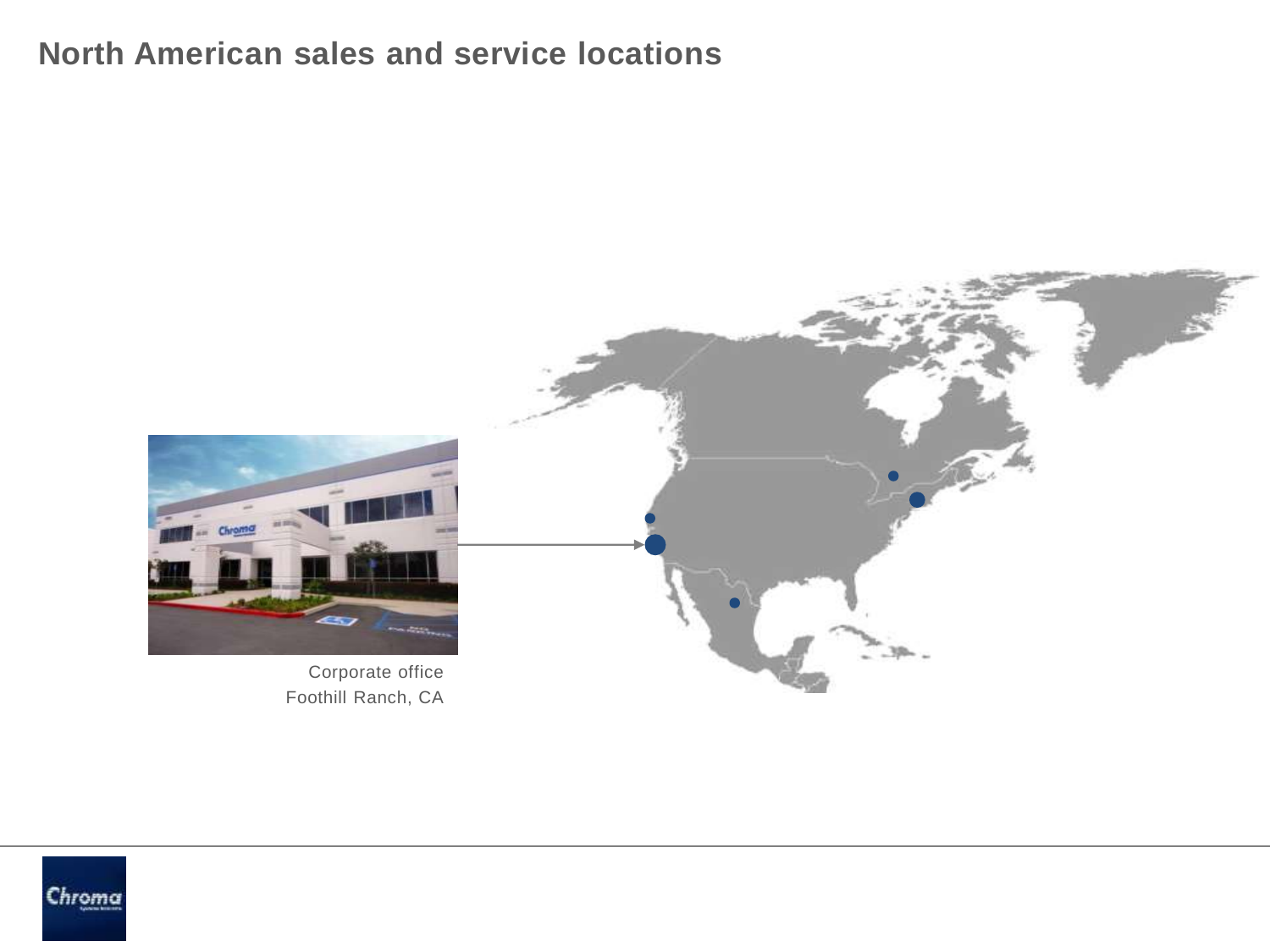#### **Test Solutions**

### • Automatic Test System



• AC Power Source







• AC / DC Electronic Load



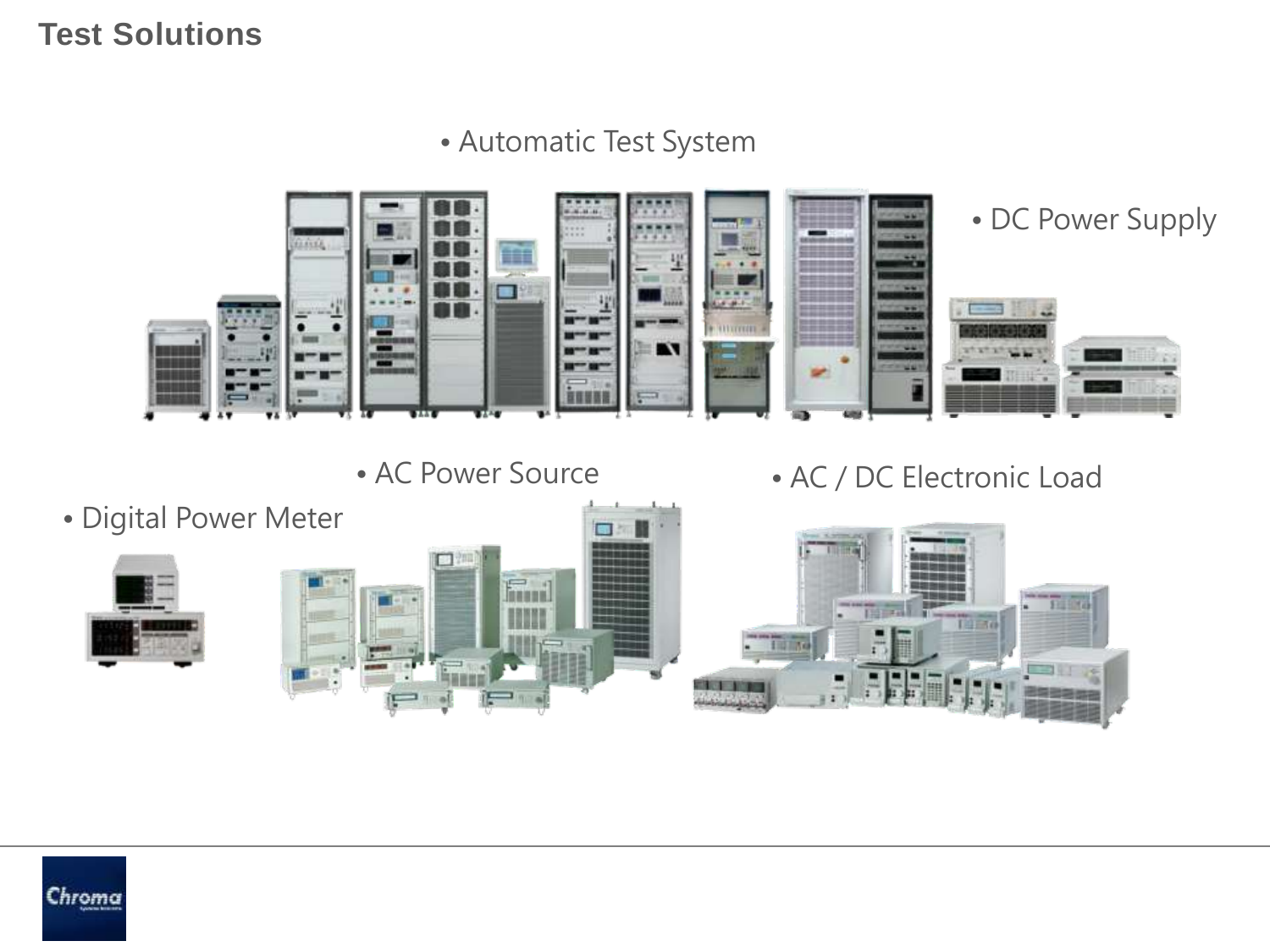### **Markets served**

Our programmable power supplies, electronic loads, measurement instruments and automated testing systems provide solutions for many applications

- Aerospace
- Defense
- Marine

Chroma

- AC-DC / DC-DC Power Supplies
- Automotive
- Medical
- **Battery**
- Solar
- LED / lighting
- Fuel cell

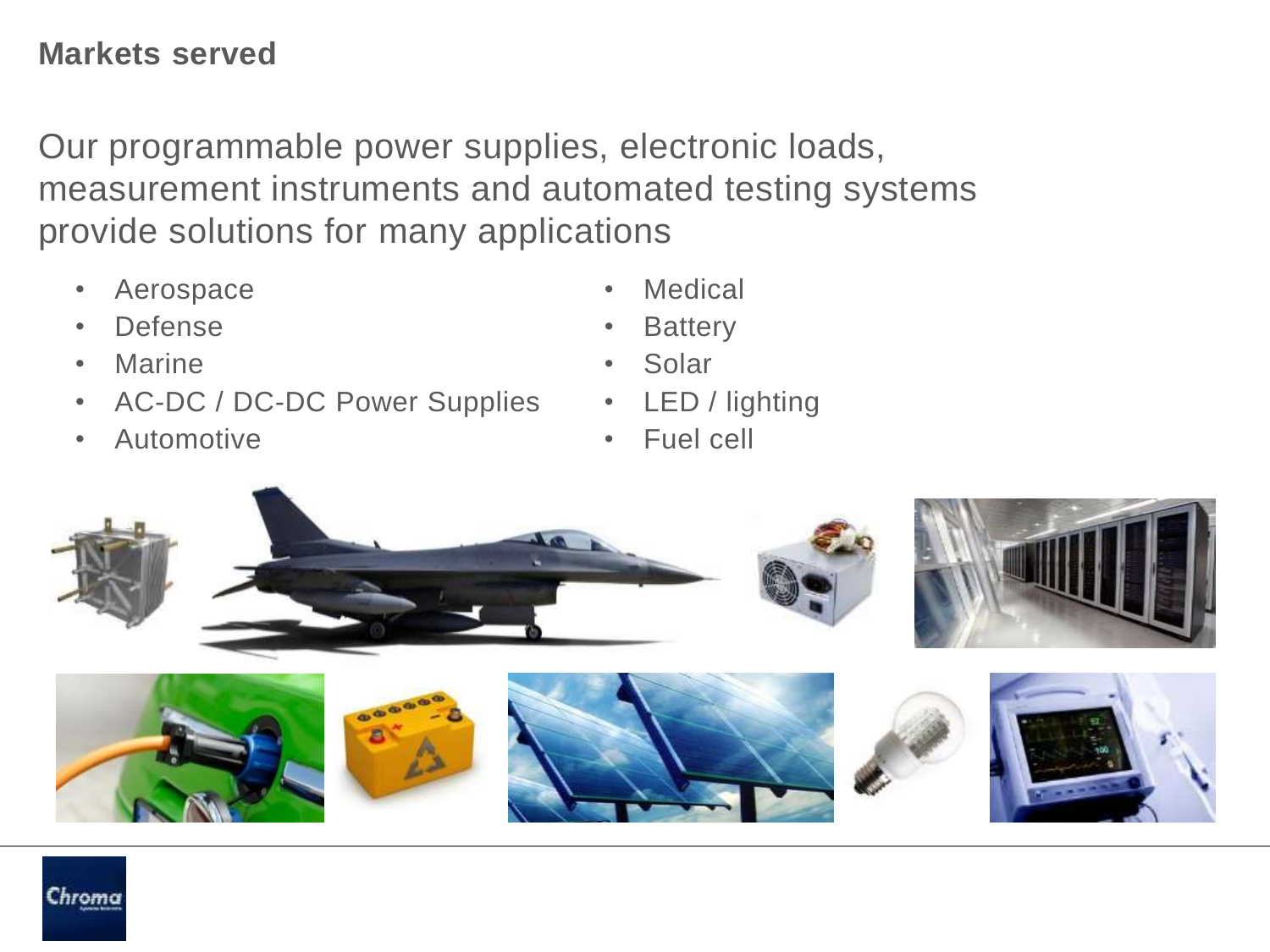## **Battery test systems**

- 17011 Battery Cell Charge / Discharge Tests System
- 17020 Battery Module and Pack -Recyclable Charge / Discharge Test System
- 17030 Battery Pack Recyclable Charge / Discharge Test System

17011

• Battery Pro software

1702048CH 16CH SCH  $5 - 0$ F1-4  $\alpha$  $\begin{bmatrix} 0.01111 \\ 0.01111 \\ 0.01111 \end{bmatrix}$ 17030

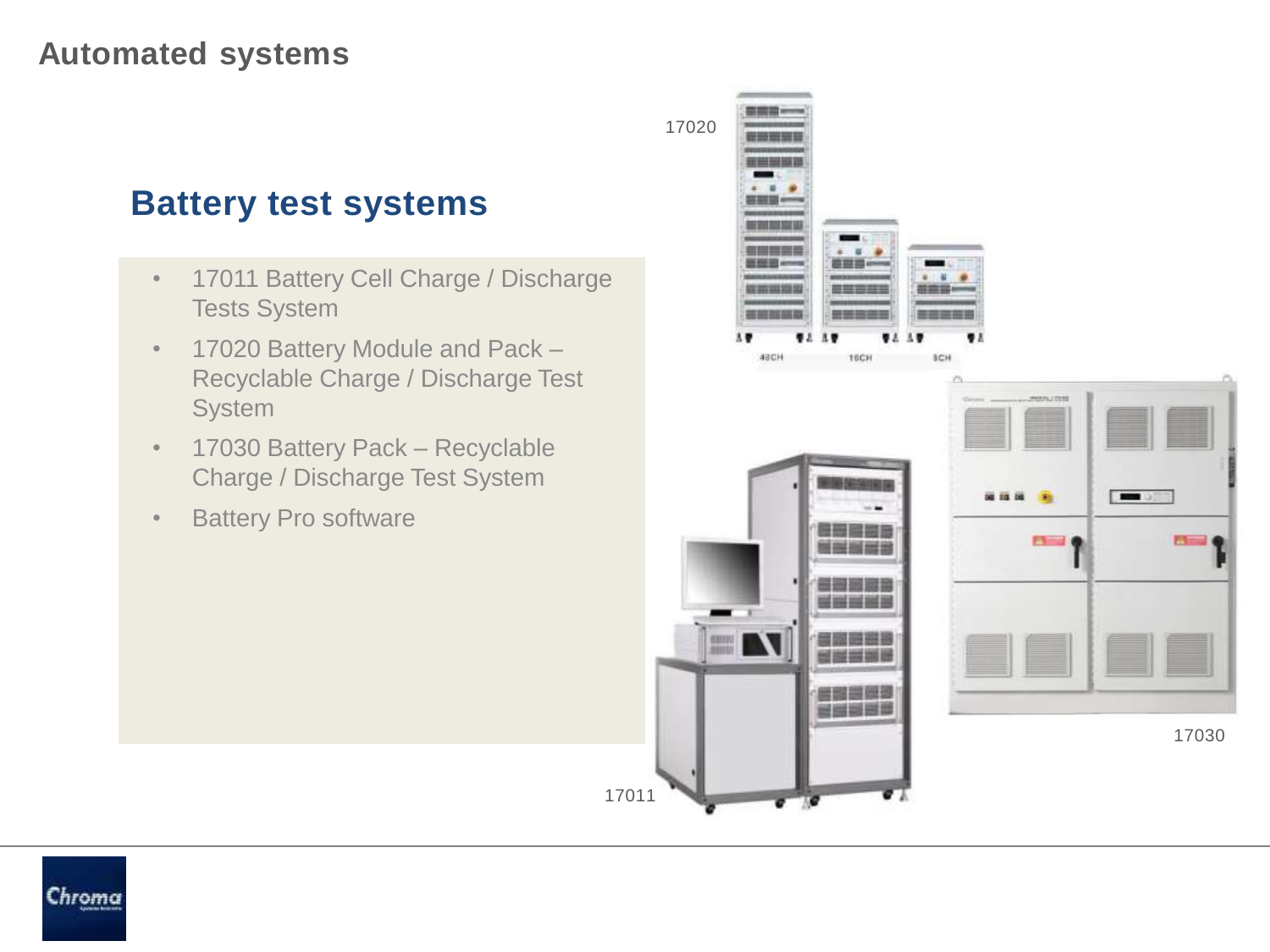#### **Electrical Vehicle Test Solution**



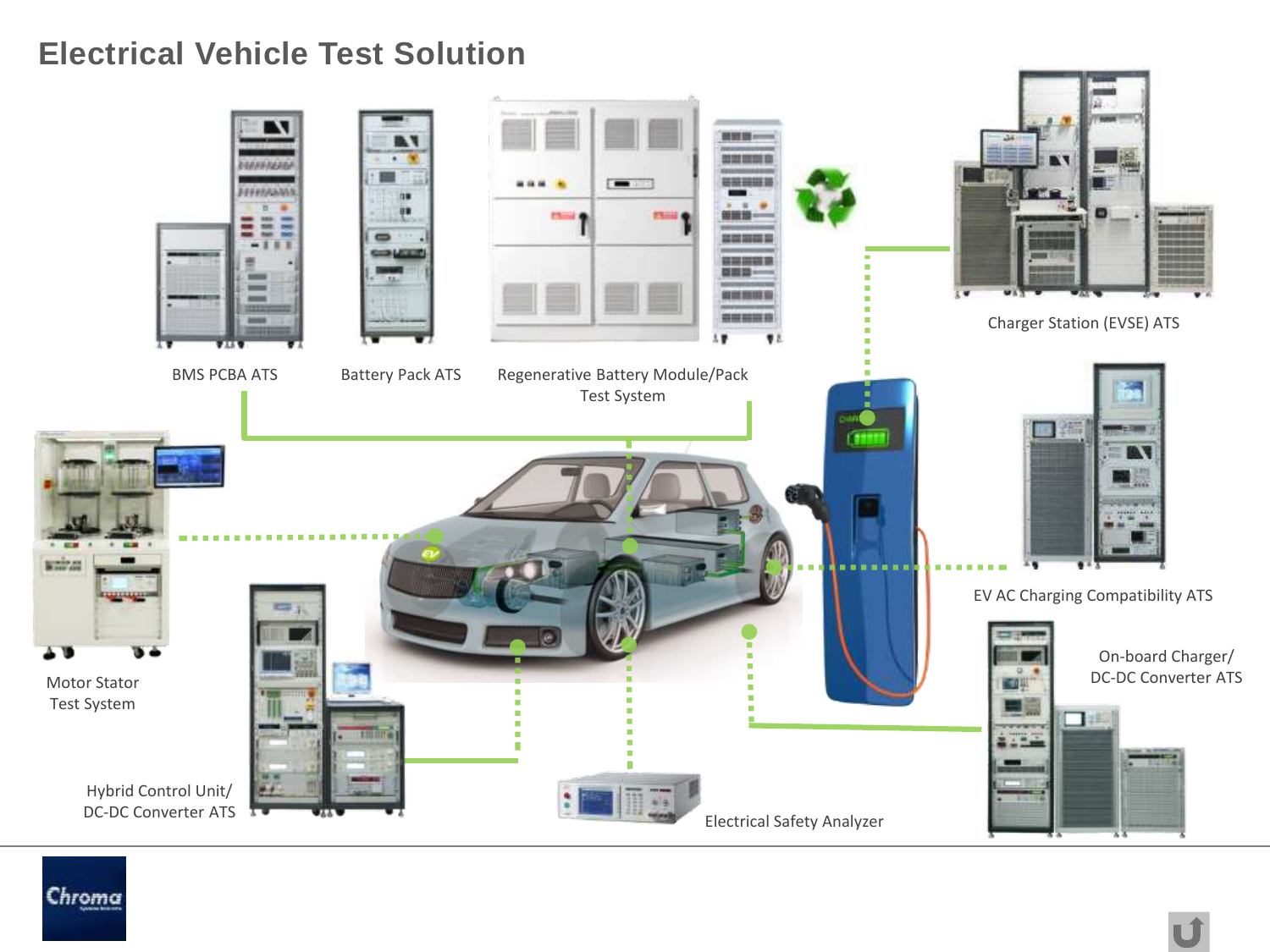### **System integration**



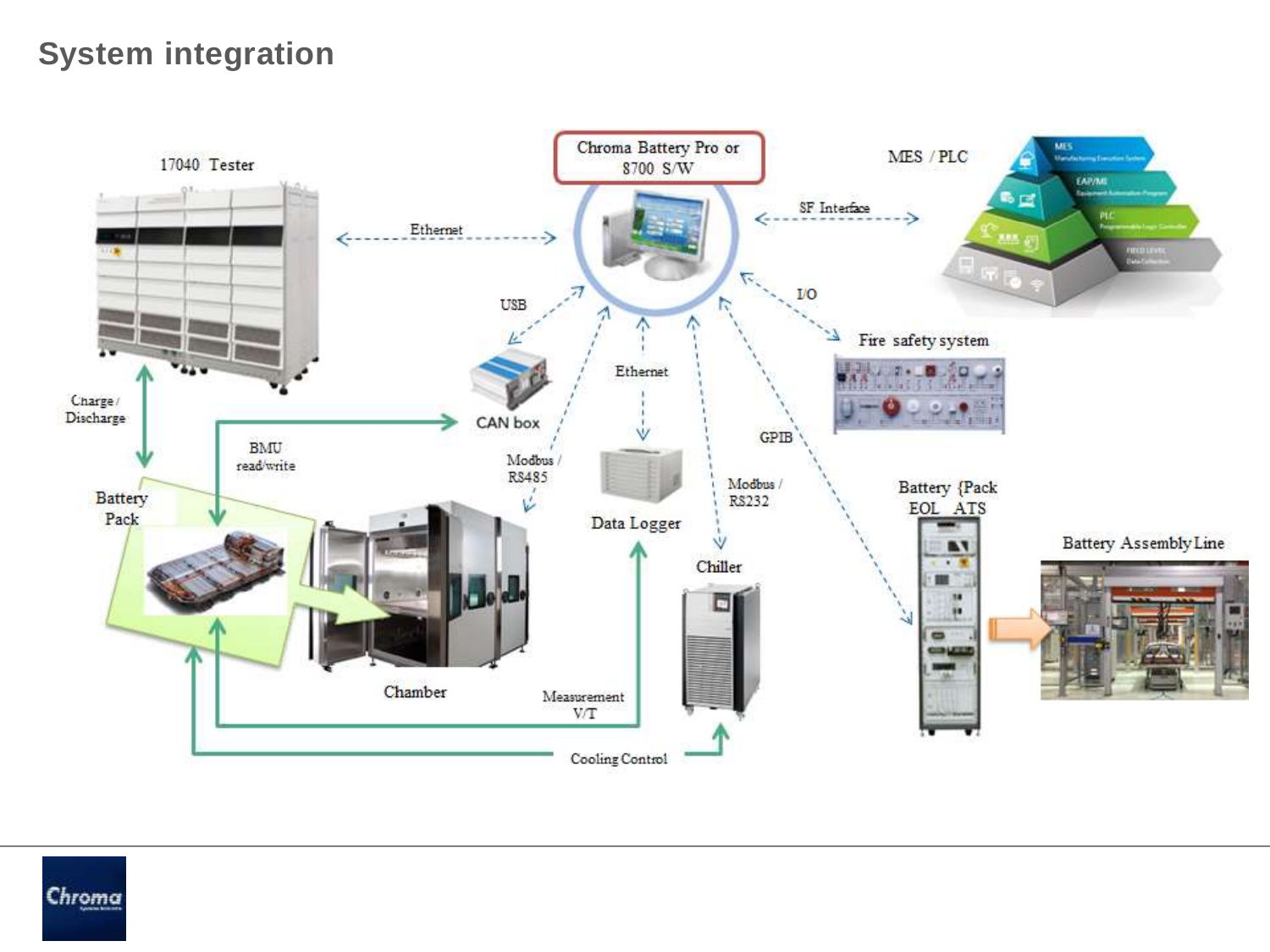# **EVSE test system**

- Chroma's 8000 ATS specializing in verification of EV Supply Equipment (EVSE)
- Fully complies with SAE-J1772, CNS15511, GB/T 20234.2 test requirements
- Simulates various power grid and electric vehicle conditions
- Optimized standard test items: user only needs to confirm the test conditions and specifications



Electric Vehicle Supply Equipment ATS

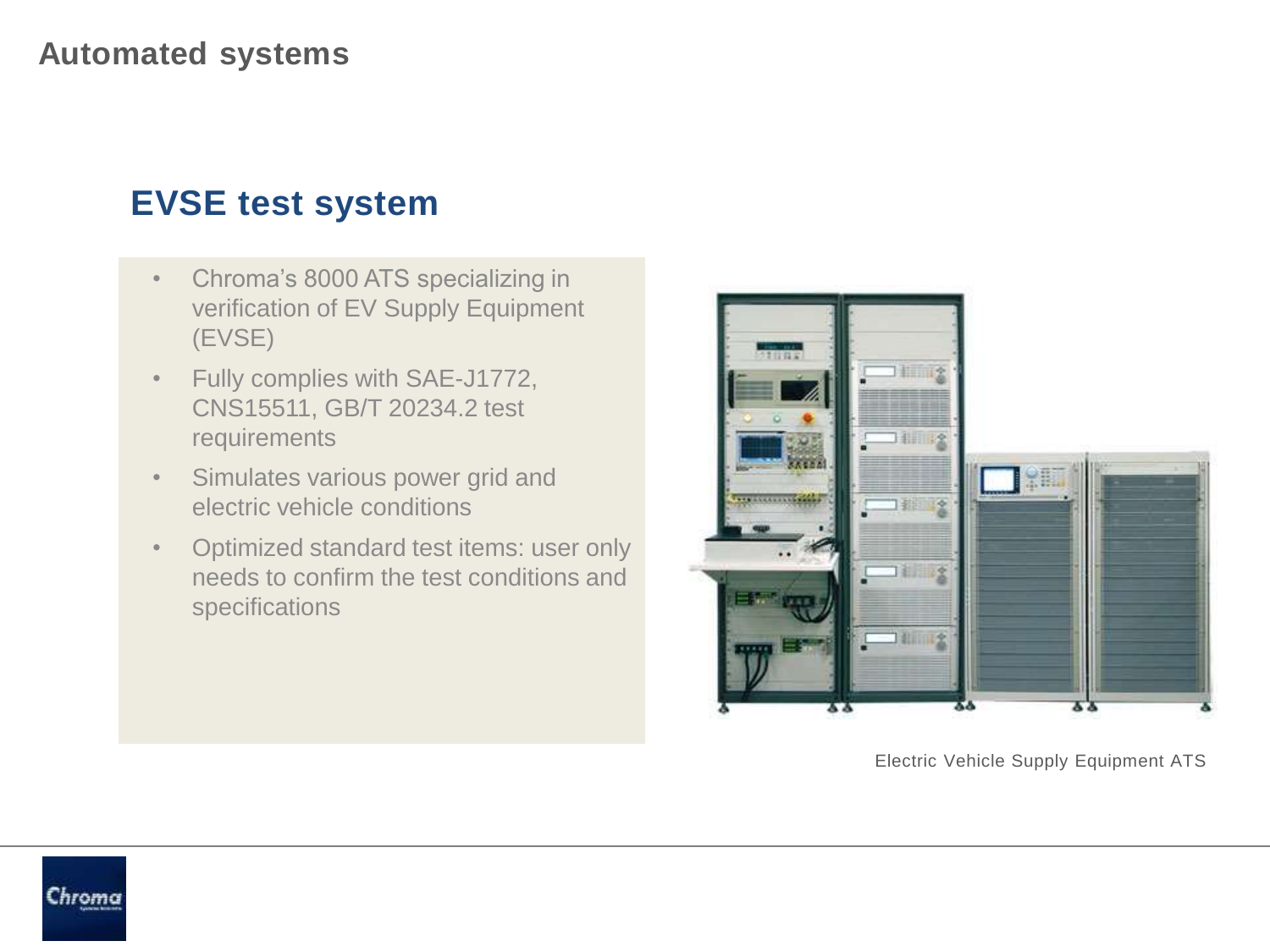## **C8000 automated tester**

Chroma Systems Solutions designs and supplies Automated Test Systems in Power Supply, Communication, Aerospace, and National Defense industries, as well as alternative energy markets such as Electric Vehicles, LED Driver, Solar Inverter and Panels, Fuel Cells, and Battery.

- High accuracy and repetitive measurements
- Statistical and user editable test reporting
- Remote monitoring

Chroma

• PowerPro III software





C8000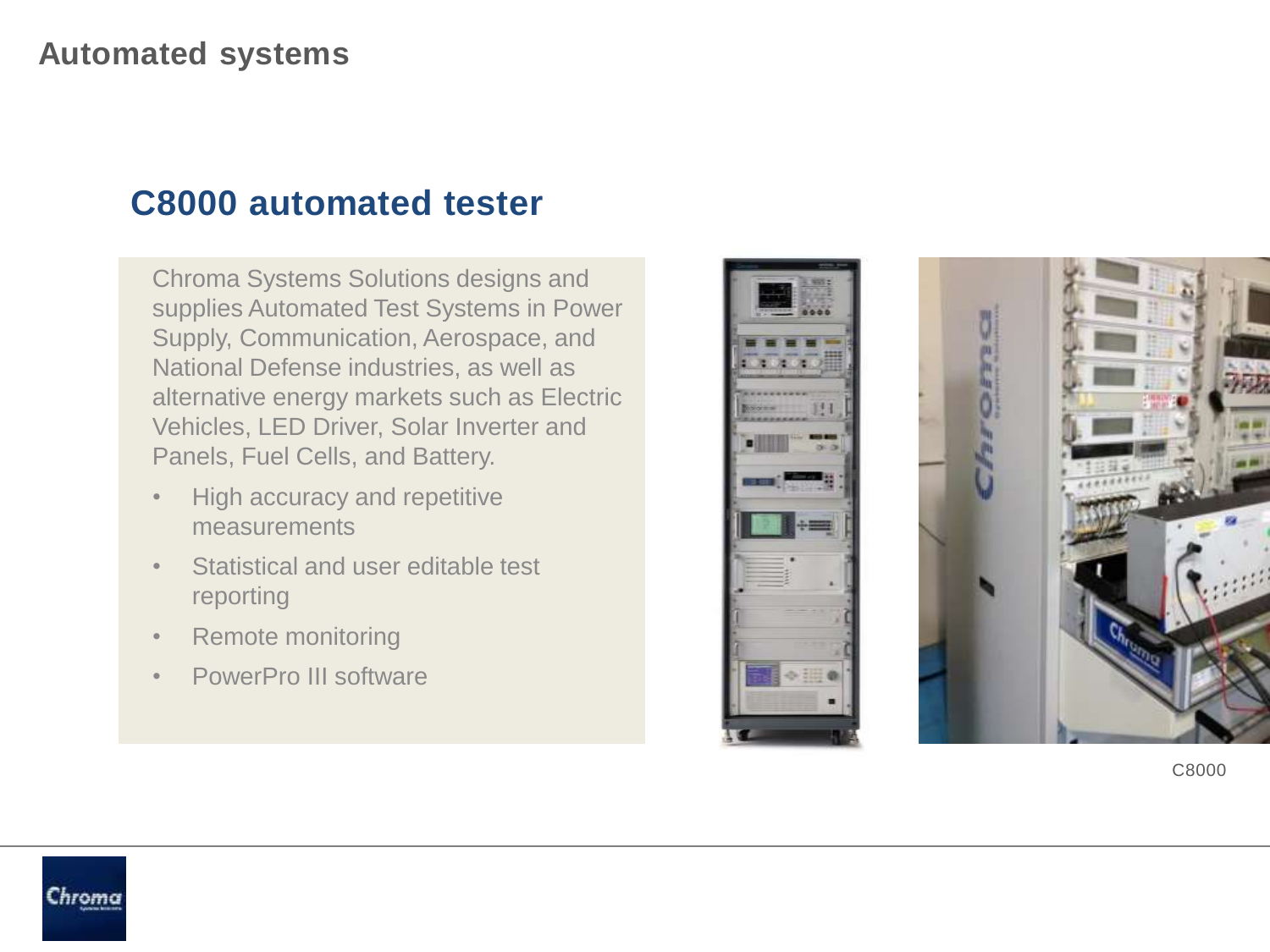# **Safety test systems**

- Sentinel I Test System electrical safety testing to IEC60601-1, ideal for medical products with one or no patient connections or low volume production
- Sentinel II Test System provides fully automated, complete Electrical Safety Testing to IEC60601-1
- Sentinel III Test System provides fully automated, complete electrical safety testing to IEC60601-1 and IEC 60601-2- 49 (Multifunctional Patient Monitoring Equipment). Scans patient connections for leakage current without powering down the device.
- CaptivATE software





Sentinel II Sentinel III